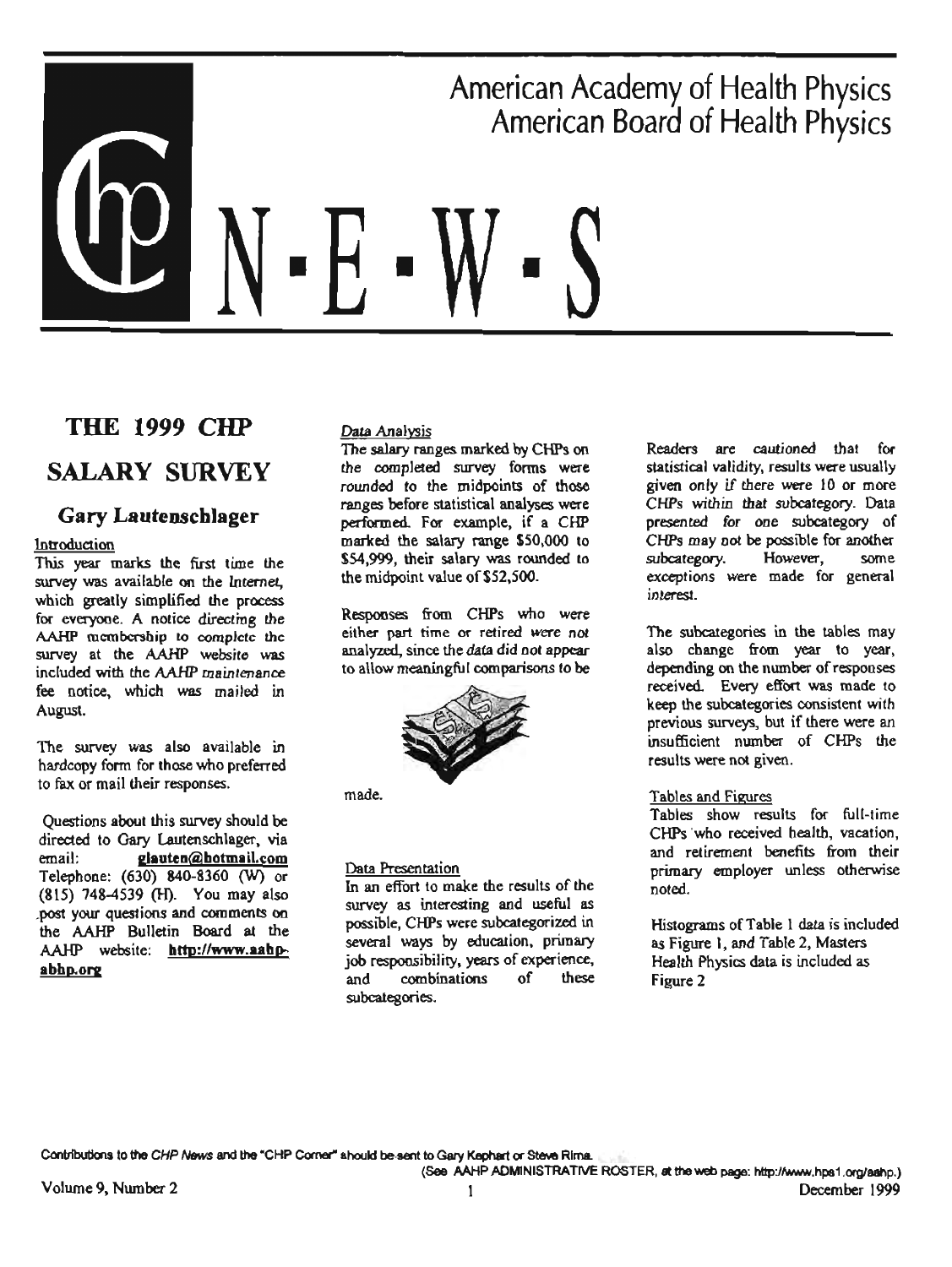#### **CHP NEWS**  $\blacksquare$

#### Table 1: All CHPs

| All CHPs | Count | Average | Median | Max                                                                 | Min | <b>Std Dev</b> |
|----------|-------|---------|--------|---------------------------------------------------------------------|-----|----------------|
| l CHPs   | 253   |         |        | $\frac{1}{1}$ \$80,818   \$77,500   \$162,500   \$27,500   \$19,334 |     |                |

#### Table 2: CHPs by Education and Field

| Education                | Count | Average  | Median   | Max       | Min      | <b>Std Dev</b> |
|--------------------------|-------|----------|----------|-----------|----------|----------------|
| Bachelors Health Physics | 19    | \$79,868 | \$77,500 | \$122,500 | \$62,500 | \$15,126       |
| Bachelors Other Field    | 25    | \$77,700 | \$77,500 | \$122,500 | \$57,500 | \$13,500       |
| Masters Health Physics   | 118   | \$80,081 | \$77,500 | \$142,500 | \$27,500 | \$18,449       |
| Masters Other Field      | 37    | \$75,338 | \$72,500 | \$132,500 | \$47,500 | \$17,738       |
| Ph.D. Health Physics     | 22    | \$87,727 | \$82,500 | \$132,500 | \$42,500 | \$23,067       |
| Ph.D. Other Field        | 28    | \$89,821 | \$82,500 | \$162,500 | \$42,500 | \$26,158       |

#### Table 3: CHPs by Education and 6-10 Years Experience

| Edu & 6-10 Yrs Experience | Count | Average                                | Median                            | Max | Min                    | Std Dev |
|---------------------------|-------|----------------------------------------|-----------------------------------|-----|------------------------|---------|
| Masters Health Physics    |       | $\vert$ \$64,559   \$62,500   \$92,500 |                                   |     | $ $ \$57,500 \ \$8,489 |         |
| Masters Other Field       |       | \$61,944                               | $\vert$ \$62,500 $\vert$ \$77,500 |     | $ $47,500$ $ $10,138$  |         |

#### Table 4: CHPs by Education and 11-15 Years Experience

| Edu & 11-15 Yrs Experience |    | Count   Average   Median | Max                                                          | Min | <b>Std Dev</b> |
|----------------------------|----|--------------------------|--------------------------------------------------------------|-----|----------------|
| Masters Health Physics     | 27 |                          | $\vert$ \$71,759   \$72,500   \$97,500   \$27,500   \$14,392 |     |                |

#### Table 5: CHPs by Education and 16-25 Years Experience

| Edu & 16-25 Yrs Experience | Count | Average  | Median   | Max       | Min      | <b>Std Dev</b> |
|----------------------------|-------|----------|----------|-----------|----------|----------------|
| Bachelors Other Field      | 12    | \$76,667 | \$75,000 | \$87,500  | \$57,500 | \$10,188       |
| Masters Health Physics     | 49    | \$80,969 | \$77.500 | \$117,500 | \$52,500 | \$15,042       |
| Masters Other Field        | 12    | \$76,250 | \$72,500 | \$102,500 | \$57,500 | \$12,990       |
| Ph.D. Health Physics       | ۵     | \$89,722 | \$82.500 | \$127.500 | \$77,500 | \$17,341       |
| Ph.D. Other Field          | 10    | \$93,500 | \$90,000 | \$132,500 | \$67,500 | \$18,529       |

#### Table 6: CHPs by Education and NRRPT

| Education & NRRPT        | Count | Average              | Median | Max      | Min                  | <b>Std Dev</b> |
|--------------------------|-------|----------------------|--------|----------|----------------------|----------------|
| Bachelors Health Physics | 10    | $$75,000$   \$77,500 |        | \$87,500 | \$62,500             | \$7,546        |
| Bachelors Other Field    | 17    | \$77,000   \$75,000  |        | \$87.500 | $$62,500$   \$7,976  |                |
| Masters Health Physics   |       | $$78,864$   \$77,500 |        | \$97,500 | $$52,500$   \$14,158 |                |

#### Table 7: Masters Health Physics and Primary Employer

| <b>Masters Health Physics</b> | Count | Average  | Median   | Max       | Min      | <b>Std Dev</b> |
|-------------------------------|-------|----------|----------|-----------|----------|----------------|
| & Primary Employer            |       |          |          |           |          |                |
| Commercial                    | 15    | \$95,133 | \$92,500 | \$142,000 | \$62,500 | \$22,275       |
| Federal Government            | 12    | \$77,083 | \$75,000 | \$107,500 | \$57,500 | \$15,588       |
| Government Contractors        | 13    | \$75,192 | \$72,500 | \$107,500 | \$57,500 | \$14,946       |
| National Laboratory           | 20    | \$84,250 | \$82,500 | \$127,500 | \$62,500 | \$16,244       |
| Nuclear Power Facility        | 13    | \$84,808 | \$82,500 | \$122,500 | \$62,500 | \$18,213       |
| <b>State Government</b>       | 9     | \$69,167 | \$67,500 | \$92,500  | \$27,500 | \$20,000       |
| University                    | 8     | \$66,250 | \$62,500 | \$87,500  | \$52,500 | \$10,938       |

#### Table 8: Masters Other Field and Primary Employer

| Masters Other Field<br>' & Primary Employer | Count | Average   Median | Max                                                | Min | <b>Std Dev</b> |
|---------------------------------------------|-------|------------------|----------------------------------------------------|-----|----------------|
| National Laboratory                         |       |                  | $$84,167$ $$82,500$ $$102,500$ $$57,500$ $$12,748$ |     |                |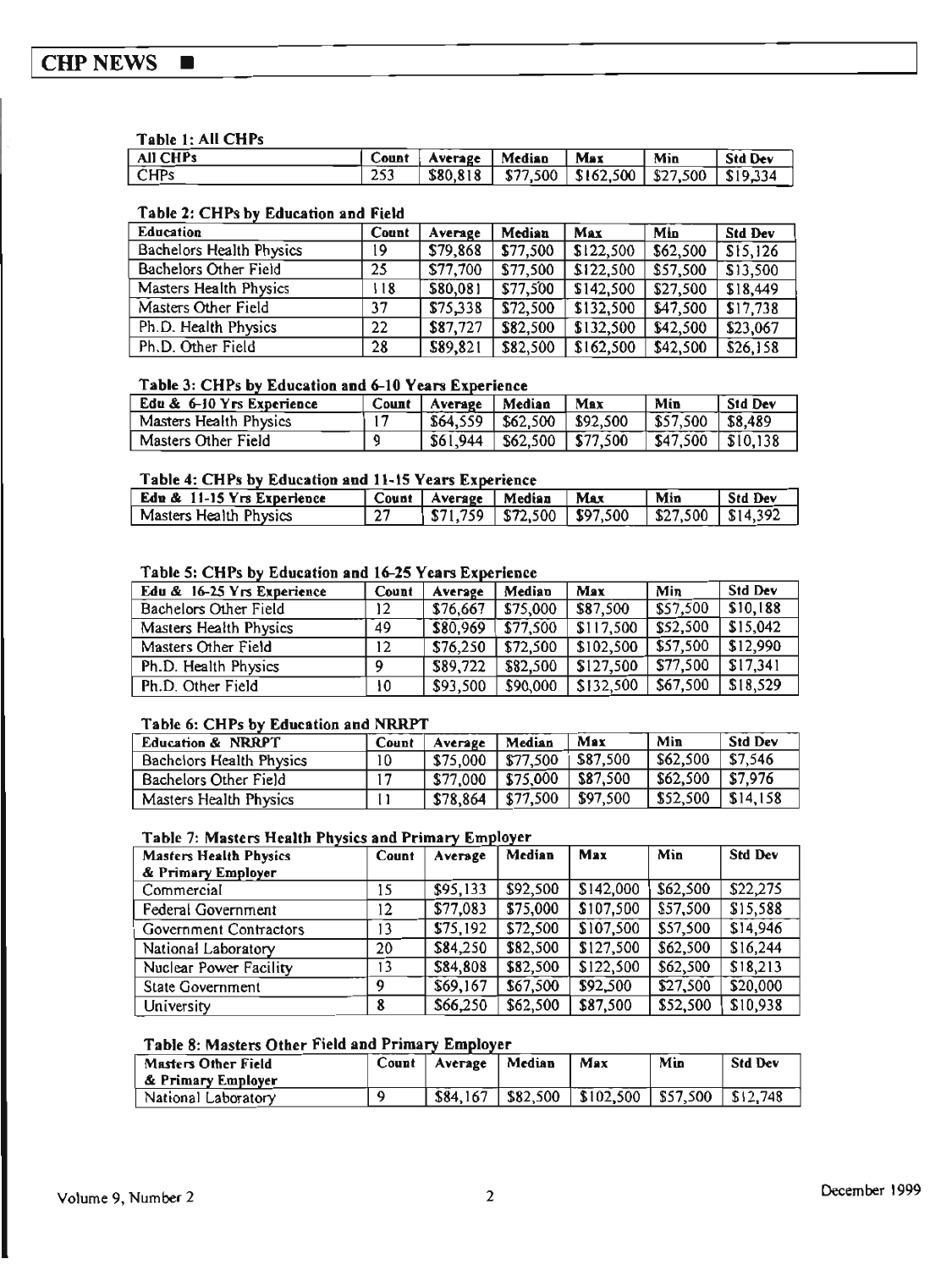#### Table 9: Masters Health Physics and Primary Job Responsibility

| Masters Health Physics &   | Count | Average  | Median   | Max       | Min      | <b>Std Dev</b> |
|----------------------------|-------|----------|----------|-----------|----------|----------------|
| Primary Job Responsibility |       |          |          |           |          |                |
| Administration             | 14    | \$96,750 | \$92,500 | \$142.500 | \$67.500 | \$21,208       |
| Applied Health Physics     | 28    | \$79,821 | \$77,500 | \$132,500 | \$57,500 | \$18,078       |
| Dosimetry                  | 10    | \$79,000 | \$77.500 | \$92,500  | \$57,500 | \$12,259       |
| Radiation Safety Officer   | 14    | \$73,214 | \$72,500 | \$102,500 | \$52,500 | \$14,657       |
| Regulations/Standards      | ٥     | \$83,611 | \$82,500 | \$102,500 | \$67,500 | \$11,396       |

#### Table 10: CHPs with Medical Physics as Primary Job Responsibility

| Medical Physics Primary Job | Count | Average Median | Max                                                        | Min | <b>Std Dev</b> |
|-----------------------------|-------|----------------|------------------------------------------------------------|-----|----------------|
| Medical Physics CHPs        |       |                | $$92,083$   $$92,500$   $$162,500$   $$62,500$   $$28,720$ |     |                |

#### Figure 1: Histogram of Table 1 Data

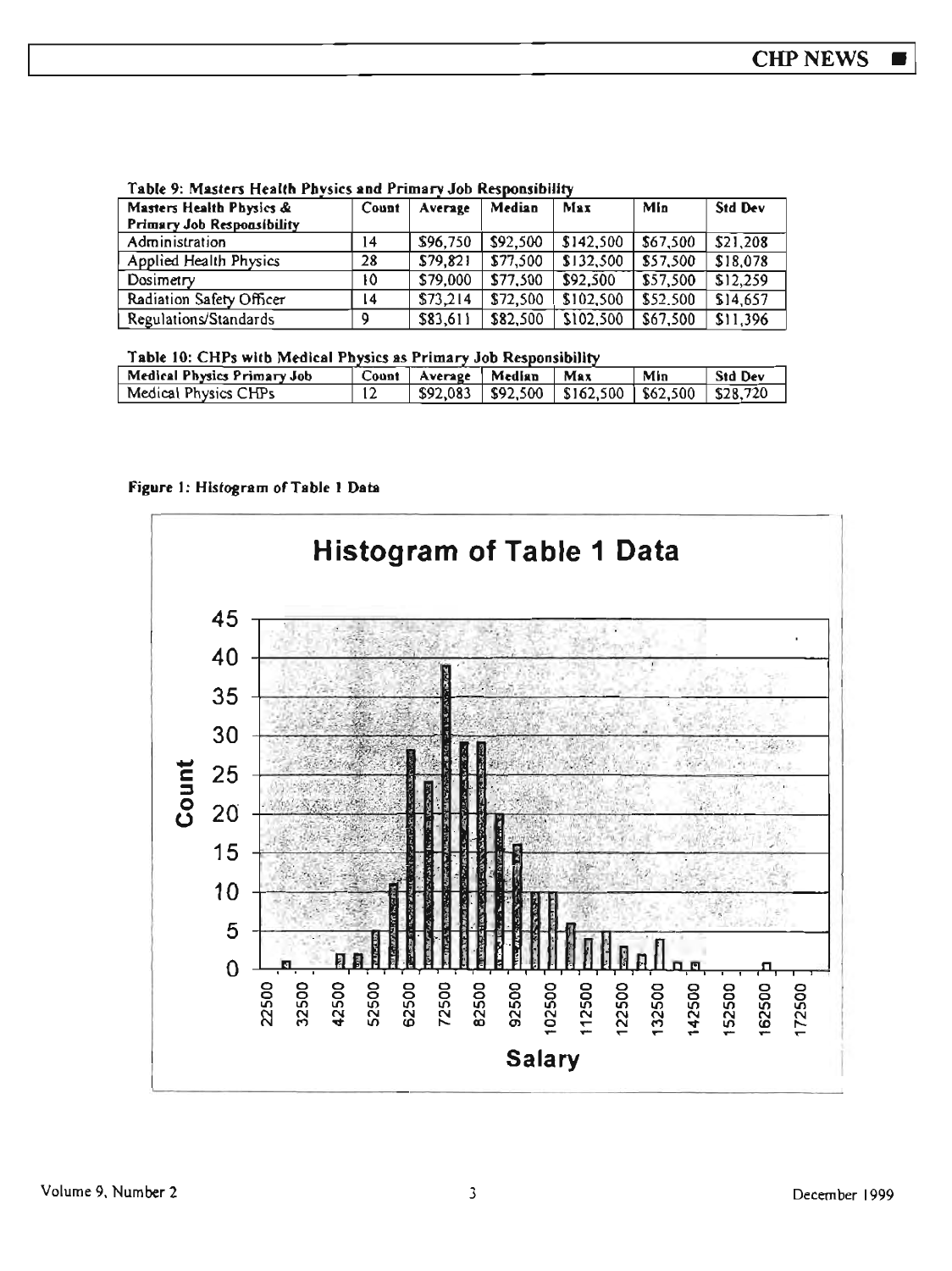#### CHP NEWS  $\blacksquare$





#### The Optional Question

The number and quality of comments were better this year than ever before. The convenience of submitting comments oo the internet perhaps encouraged many to provide thoughtful comments on the optional question "What do you feel is the most important issue facing the health physics certification process today?"

Many CHPs were concerned with exam consistency from year to year, the value of certification, the future of our profession, reciprocity agreements with other safety certifying organizations, and the job market.

All of your comments have been forwarded to the AAHP for review.

#### Closing Comments

Thanks all who contributed to this survey, your input is invaluable. Special thanks to Scott Medling who coded the survey and made it available on the internet.

More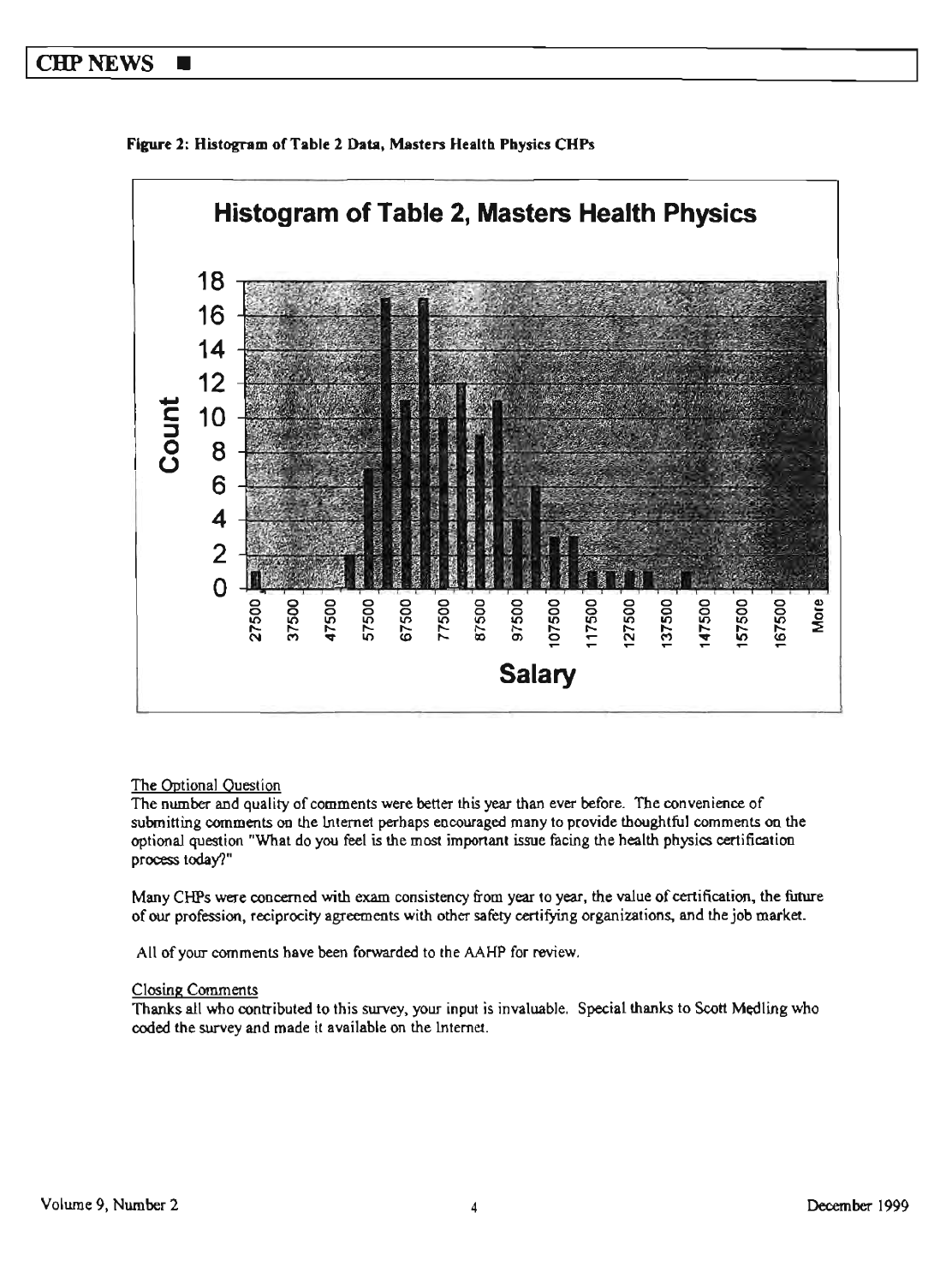# **CHPNEWS** ■

# **Presidents Report To the Membership**

**Herman Cember** 

# **June 1999**

In this report, I will give my opinion about what I believe to be important<br>challenges challenges that<br>professional health professional physicists face as we enter into the 21st century. I will also summarize the present status of health physics accreditation at the professional level and in academia.

There are several major challenges to the health physics profession and to<br>the professional health the professional physicist. The challenge that has the most direct<br>and immediate impact on and immediate impact health physicists is driven<br>by economics. Increased  $bv$  economics. competition in the marketplace and concern for cost cutting in industry,<br>government, and academia government, and academia<br>have led to increasing have led to operating efficiency and to downsizing by merging related or similar activities. This new approach is leading to the<br>coalescence of health coalescence of health<br>physics and industrial physics and<br>hvgiene functions. Radiation sources constitute merely another category of noxious agents that are present in the<br>working environment. It working environment. It<br>therefore is not therefore unreasonable to integrate<br>health physics functions health physics and industrial hygiene functions into a single group... and to lay off those persons who are unable to operate in both areas.

If we are to remain marketable during the next decade, we must not only be technically competent in health physics. We must<br>also be sufficiently be sufficiently<br>eable in the knowledgeable in the<br>technical and regulatory technical and<br>aspects of aspects of industrial<br>hygiene and industrial industrial safety to be able to recognize and assess nonradiation health and safety hazards. This, of course, implies more education and training than can fit into the already crowded academic health physics and industrial hygiene curricula. It seems to me that at the very minimum, university health physics programs should include at least one **overview** course each in industrial hygiene and safety. Furthermore, many of the activities that health physicists and<br>industrial hygienists hygienists perform in the course of their usual duties, such as<br>surveying, air sampling, air sampling, ventilation evaluation and testing, waste management, dealing with Derived Air Concentrations (DACs) and Permissible gxposure Levels (PELs) etc., require the<br>same or very similar same or very similar<br>skills. Therefore, with Therefore, with<br>simple  $relatively$ modifications in our health physics course content, we could apply these<br>principles and techniques principles and techniques<br>to industrial hygiene to industrial hygiene<br>situations. With such situations. **With** such simple modifications knowledge base of health physics graduates would be broadened to include the<br>fundamentals of nonfundamentals of nonradiation based safety;<br>thereby increasing the increasing the<br>ity of the marketability graduates of university health physics programs. However, although necessary, I believe this<br>to be insufficient. The to be insufficient. process of enhancing our technical expertise in these non-radiation **areas**  of health and safety is a professional responsibility. In this context, I believe that our professional organizations the AAHP and the HPS...<br>Should sponsor an sponsor an<br>ing number of increasing number of<br>professional development professional development<br>courses in industrial courses in industrial<br>hydiene and safety. We hygiene and safety. must not only be literate in these sister fields; we should also be able to perform in these fields.

Technical competency is a necessary, but insufficient qualification for the practice of health physics.<br>It is important to important to<br>the "soft recognize underbelly" of professional practice. we must be able to communicate, in writing and orally, with our supervisors, our clients,<br>the covernment, our the government, our<br>colleagues, and the lav colleagues, and the public. In addition to the use of technical language, we must be able to clearly present our findings and conclusions in plain, clear and accurate non-technical English.

Another challenge to the<br>health physicist is the health physicist is the<br>decreasing number of decreasing professional opportunities due to the leveling off and decreasing use of nuclear energy, and political incorrectness of anything dealing with radiation (nuclear or otherwise) or radioactivity... except, of course, in perpetuating the legend of its irreparable harm to man and to the<br>environment. This environment. challenge will, I believe, be successfully met when society eventually realizes<br>that the benefits of that the benefits nuclear energy outweigh the societal harm from forgoing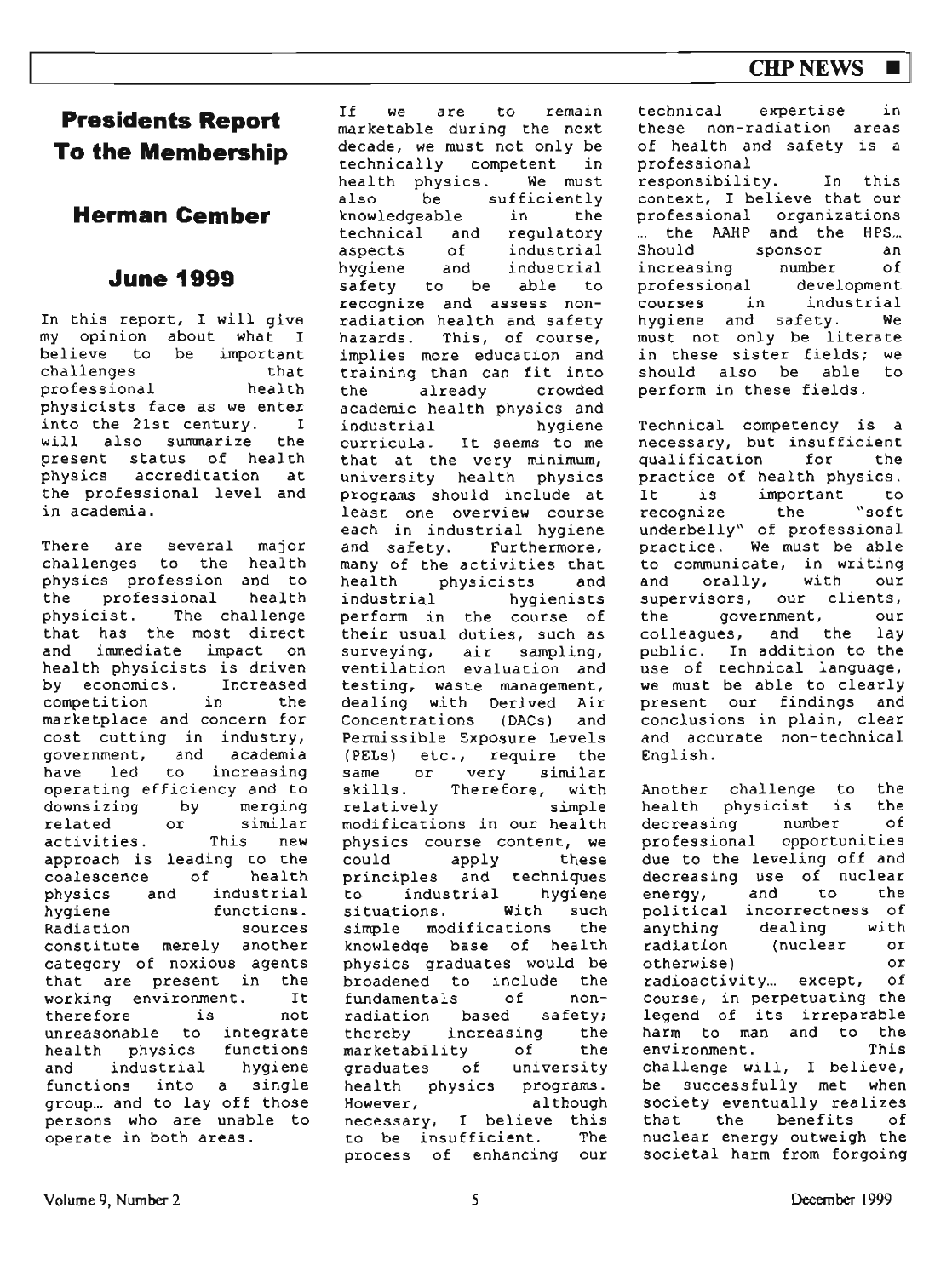### I **CHPNEWS** ■

this source of energy. To this end, I urge all CHPs to examine their children's textbooks for anti-nuclear bias, and then to take the appropriate action; to respond to baseless antinuclear articles in the media with letters to the editor; to communicate their opinions to elected officials; and to make presentations at public<br>events such as PTA events such as meetings, fraternal organizations, etc.

An important question with which we are wrestling, but which has yet to be resolved, deals with recognition of certification of health physics by the American Board of Medical Physics. Discussion of this item is on our current agenda. In this context I wish to describe the activities of the Intersociety Credentialing Task force.

Currently there are more than 100 professional certifications for practitioners in the several aspects of environmental health and safety. Many certifications seem to be redundant, such as the Certified Industrial Hygienist (CIH) from the American Board of Industrial Hygiene, and the Registered Professional Industrial Hygienist from the Association of Professional Industrial Hygienists. Some of the certifying agencies are perceived as the equivalent of "diploma mills". Several of these certifying organizations are accredited, either by the Council of Engineering and Scientific Specialty Boards (CESB) or by the National Commission for Certifying Agencies, but most, including the ABHP, an\re not accredited. However, the ABHP currently is in<br>the process of being process of accredited by the CESB. Because of the multiplicity<br>of certifying agapoies  $c$ ertifying agencies, overlapping certifications, diverse requirements for certification, and because of proposed regulatory requirements in several states that would impact the working credentials in environmental and occupational health and safety, the American Society of Safety Engineers (ASSE) organized an ad hoc Intersociety Credentialing Task Force to assist environmental health and safety professionals in understanding the various certifications. Representatives from 12 different organizations met in the ASSE Headquarters in Des Plaines, IL, in January (I was invited, but was unable to attend because of icy road conditions), and again in May 1999. Ruth McBurney and I represented Health Physics interests at the second meeting. The **Task** Force established two sub-committees to : Define "practice and

educational standards"

Learn how **we** decide the minimum body of knowledge needed to practice the profession Learn what are the actual activities of <sup>a</sup> practitioner ... as seen by<br>the individual individual practitioner,

Summarize credentials and definitions credentialing. current develop of

The certification of subspecialties within a larger general area of practice was also addressed. This question is currently of

interest to the AAHP in the context of certification of medical health physicists. During the ensuing discussion, I said that <sup>I</sup> believe that specialists are a sub-set of generalists. A candidate for specialty certification should therefore first be certified as a generalist before sitting for the specialty examination. This is the model used in the medical profession, where a medical school graduate first qualifies to practice medicine. Then, after further training, he (or she) qualifies for certification as <sup>a</sup> specialist. Further training then qualifies this certified specialist to sit for an examination in a sub-specialty, such as a surgeon qualifying in neurosurgery or an internist in cardiology. This is the model used by the National Commission for Certifying Agencies, where the candidate must first be certified in the general area before being allowed to qualify for the specialty examination.

As a profession, we are faced with another accreditation question... that of accrediting academic health physics programs. A year ago I represented the AAHP at <sup>a</sup> meeting in Las Vegas that was called by the Academic Education Committee to discuss this topic and to **make** recommendations. This issue is important for us for legal and regulatory reasons, similarly to that of medical and engineering school accreditation. The American Nuclear Society is prepared to accredit academic health physics programs based on its set of criteria if the Health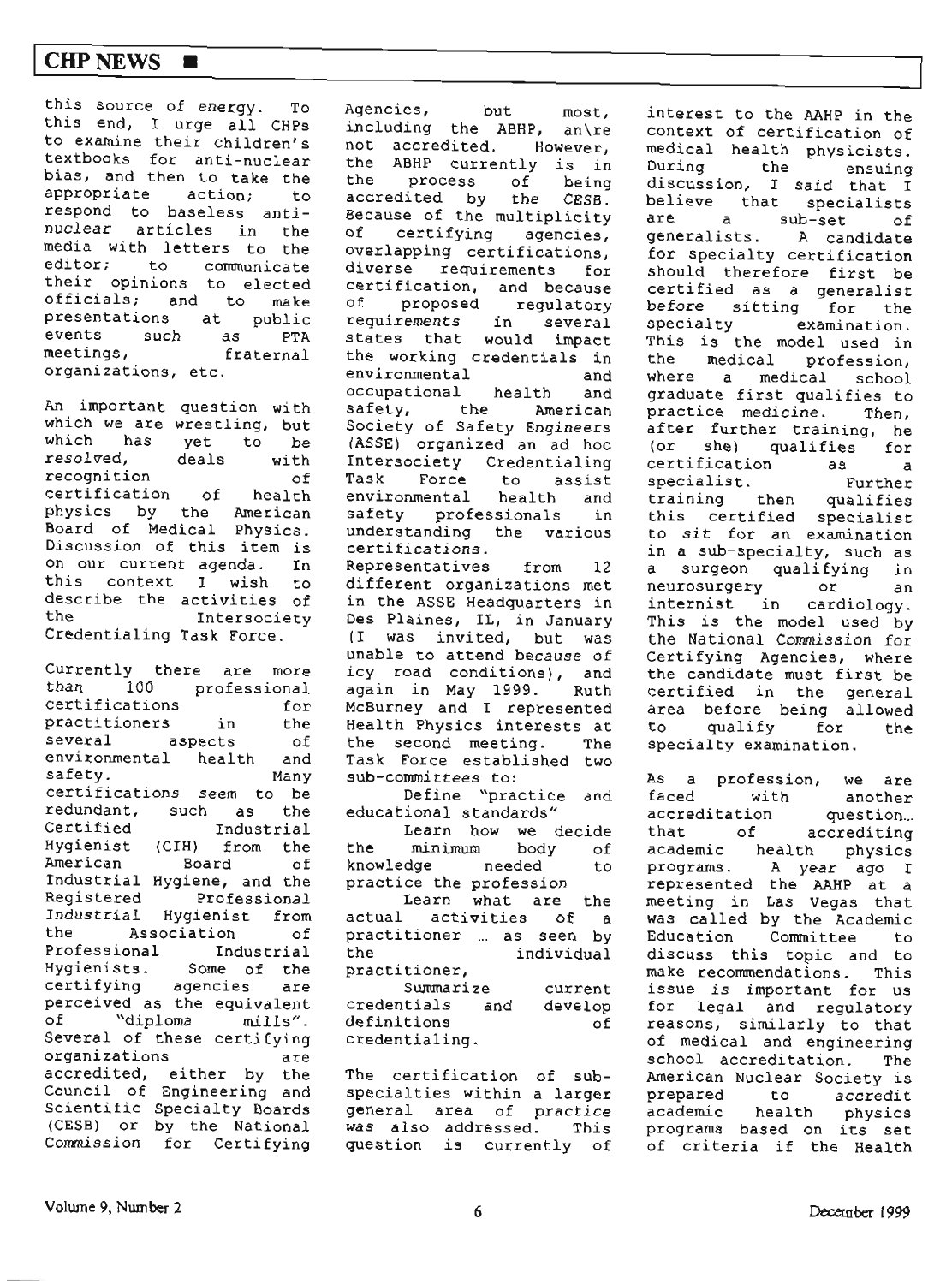## **CHP NEWS**

Physics Society fails to<br>take the lead as the take the lead as accrediting agency. An HPS subcommittee on accreditation, which is chaired by Rich Brey, has developed a set of criteria using the ABET 2000 model.<br>ABET 2000 is based or based on outcome assessment criteria rather than on prescriptive criteria. (The "classic" prescriptive criteria<br>which academia is which academia is more accustomed to -- inherently make the smaller health physics programs nervous;<br>they arque that they they argue continue to turn out quality graduates, more inline with the measure that the ABET 2000 model targets. )

I believe that favorable action taken by our Society and Academy to meet these<br>challenges will allow challenges will allow professional health physicists to continue to play the crucial role in the safe use of radiation for the benefit of society.

#### **Notes from President-Elect Chuck Roessler**

Nominations for AAHP committee chairpersons and<br>committee vacancy committee vacancy<br>replacements have been replacements approved by the Executive<br>Committee. Watch for the Watch for the listing of chairpecsons in the CHP **NEWS** and the listing of committee members in the AAHP section of the next issue of the Radiation Protection Professional's Directory and Handbook. We thank all those who agreed to serve<br>in these positions. For in these positions. each committee there were many more names of persons<br>who had indicated an indicated interest than there were vacancies. Thank you for your interest, this is <sup>a</sup> health sign for the Academy. interests Please make your known for the next round of appointments which will be selected in the year 2000 for service beginning in 2001.

#### **Deadline Reminder!**

Candidates for the *2000*  certification examination must have their applications complete not<br>later than January 15. later than January 2000.

Who have you encouraged to sit for the exam in the new millennium?

**Deaciline Reminder** ! !

# **American Academy of Health Physics**

# **1999 Membership Opinion Survey**

**Summary** Using the May<br>1999 edition of the CHP  $1999$  edition of the Corner column in the HPS Newsletter, the membership of the Academy was polled on a variety of topics, primarily via the Academy web page.

It could also be said that the San Antonio strategic planning workshops implied <sup>a</sup>leadership commitment to poll the membership for additional input... <sup>a</sup> commitment which has now been fulfilled.

As we had already recognized from the **ABMP**  experience, there are differences of opinion regarding how the Academy should interface with other professional credentialing<br>organizations. There organizations. There<br>appears to be more appears to be more<br>membership interest in membership

title protection and licensing than might have been anticipated. Floating the mentoring program idea did not capture any clear<br>consensus. There is some There is some strong anti-specialty examination sentiment.

Of the nearly 300 responses to the survey, only  $6$  (<2%)<br>were snail-mailed.  $snail$ -mailed. Virtually all participation was on-line via the web page. Scott Medling built<br>the on-line survey to on-line survey to<br>tically sort and automatically accumulate responses such<br>that the compilation of compilation of<br>was very results was straight forward.

Probably most useful to our<br>interest in moving the in moving the<br>forward is a Academy forward is a<br>careful consideration of consideration the various ideas and opinions provided in the responses to the open-ended<br>questions. These responses questions.These responses<br>were orovided to the **were** provided to the Executive Committee Chairpersons immediately prior to the<br>annual meeting in meeting in Philadelphia.

Scott has recently built a web page link for submission of materials to the newsletter; it may be appropriate to have similar mechanism for on-1 ine feedback to Executive Committee. a the

Hopefully the various committees Committee members who submitted survey questions will find some responses that spur further committee discussion or generate new<br>ideas and initiatives. The ideas and initiatives. membership/readership is challenged to come up with<br>additional ideas and additional feedback and input to the leadership of the Academy and the Board.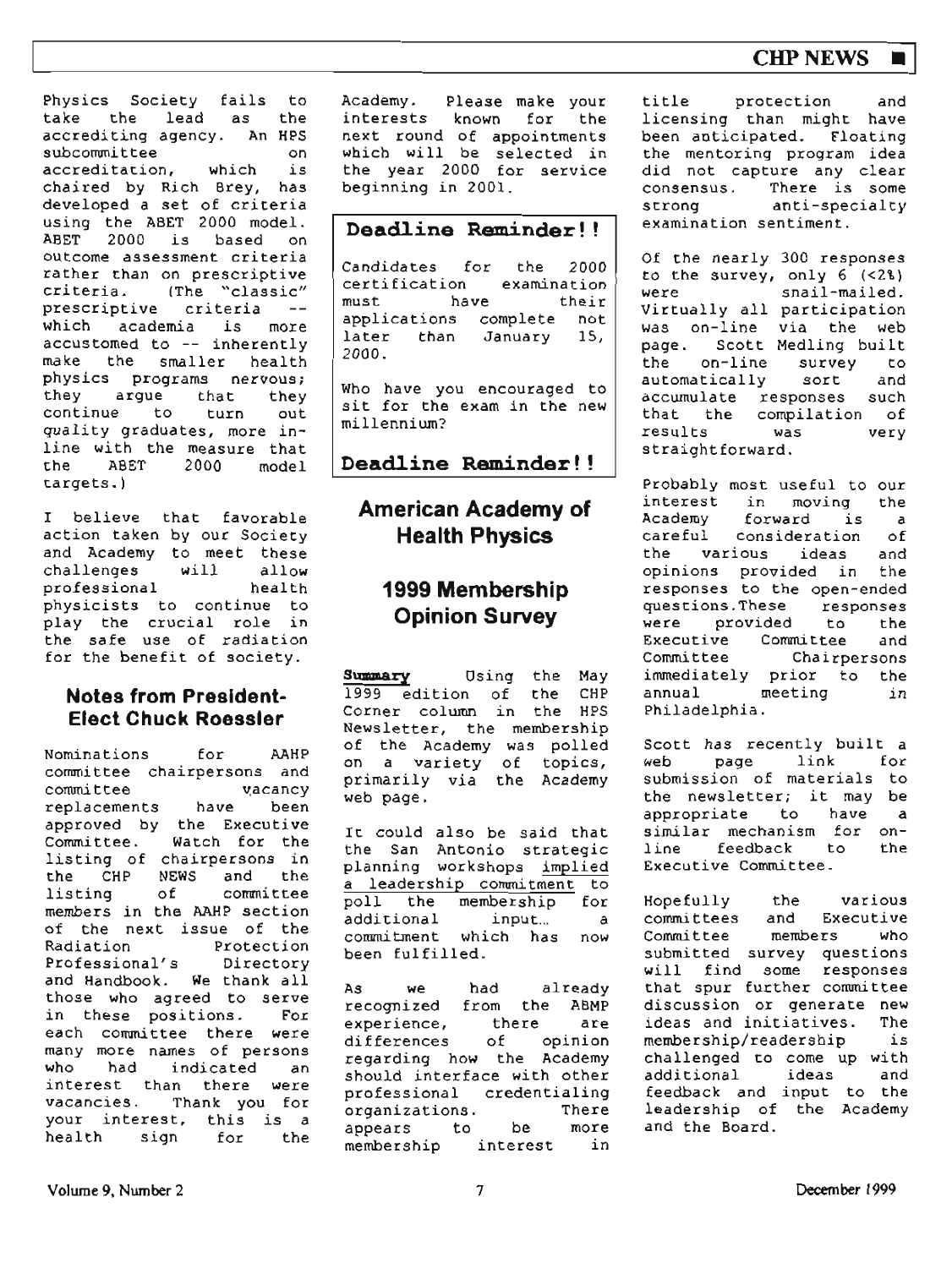#### **Membership Survey**

Academy members were encouraged to share tbeir thoughts with the Academy and Board leadership via completion of the survey. The results were provided to the Academy Executive Committee at the Health Physics Society (HPS) Annual Meeting in Philadelphia, 27 June-1 July 1999, and will be used to direct and prioritize ongoing Academy initiatives.

| la.    |                                         |                                   |               | The current requirements for admission to Part I of the ABHP exam are adequate.                                                                                                                                                                                                                                                                                                                                 |                   |    |
|--------|-----------------------------------------|-----------------------------------|---------------|-----------------------------------------------------------------------------------------------------------------------------------------------------------------------------------------------------------------------------------------------------------------------------------------------------------------------------------------------------------------------------------------------------------------|-------------------|----|
|        | Strongly Agree<br>32 <sup>2</sup><br>R. | Agree<br>55                       | Neutral<br>6  | Disagree<br>4                                                                                                                                                                                                                                                                                                                                                                                                   | Strongly Disagree |    |
| $1b$ . |                                         |                                   |               |                                                                                                                                                                                                                                                                                                                                                                                                                 |                   |    |
|        | Part II ?                               |                                   |               |                                                                                                                                                                                                                                                                                                                                                                                                                 |                   |    |
|        | Strongly Agree<br>30<br>Ŷ.              | Agree<br>54                       | Neutral<br>7  | Disagree<br>S.                                                                                                                                                                                                                                                                                                                                                                                                  | Strongly Disagree | 1  |
| 2.     | strong.                                 |                                   |               | Election slates offered by the Academy Nominating Committee have been consistently                                                                                                                                                                                                                                                                                                                              |                   |    |
|        | Strongly Agree<br>14<br>g.              | Agree<br>42                       | Neutral<br>36 | Disagree<br>5.                                                                                                                                                                                                                                                                                                                                                                                                  | Strongly Disagree |    |
| З.     |                                         |                                   |               | The Academy, through its Professional Development Committee, is developing Standards<br>of Qualification/Practice (SQ/P). The first of these SQ/Ps is related to<br>qualifications for university RSOs. It is currently undergoing peer review. The<br>Committee plans to promulgate this SQ/P jointly with the RSO Section of the HPS.<br>This is an appropriate area for the Academy to serve the profession. |                   |    |
|        | Strongly Agree<br>29<br>€               | Agree<br>48                       | Neutral<br>13 | Disagree<br>5.                                                                                                                                                                                                                                                                                                                                                                                                  | Strongly Disagree | 3. |
| 4.     | adequate.                               |                                   |               | The current continuing education (CE) requirements and recertification process are                                                                                                                                                                                                                                                                                                                              |                   |    |
|        | Strongly Agree<br>24<br>¥.              | Aqree<br>57                       | Neutral<br>11 | Disagree<br>5                                                                                                                                                                                                                                                                                                                                                                                                   | Strongly Disagree | 1. |
| 5.     |                                         | completion of CIH, CSP, QEP, etc. |               | With the proliferation of certifications in the allied health and safety<br>professions, the Academy should establish continuing education credits for                                                                                                                                                                                                                                                          |                   |    |
|        | Strongly Agree<br>19<br>¥.              | Agree<br>31                       | Neutral<br>27 | Disagree<br>11                                                                                                                                                                                                                                                                                                                                                                                                  | Strongly Disagree | 10 |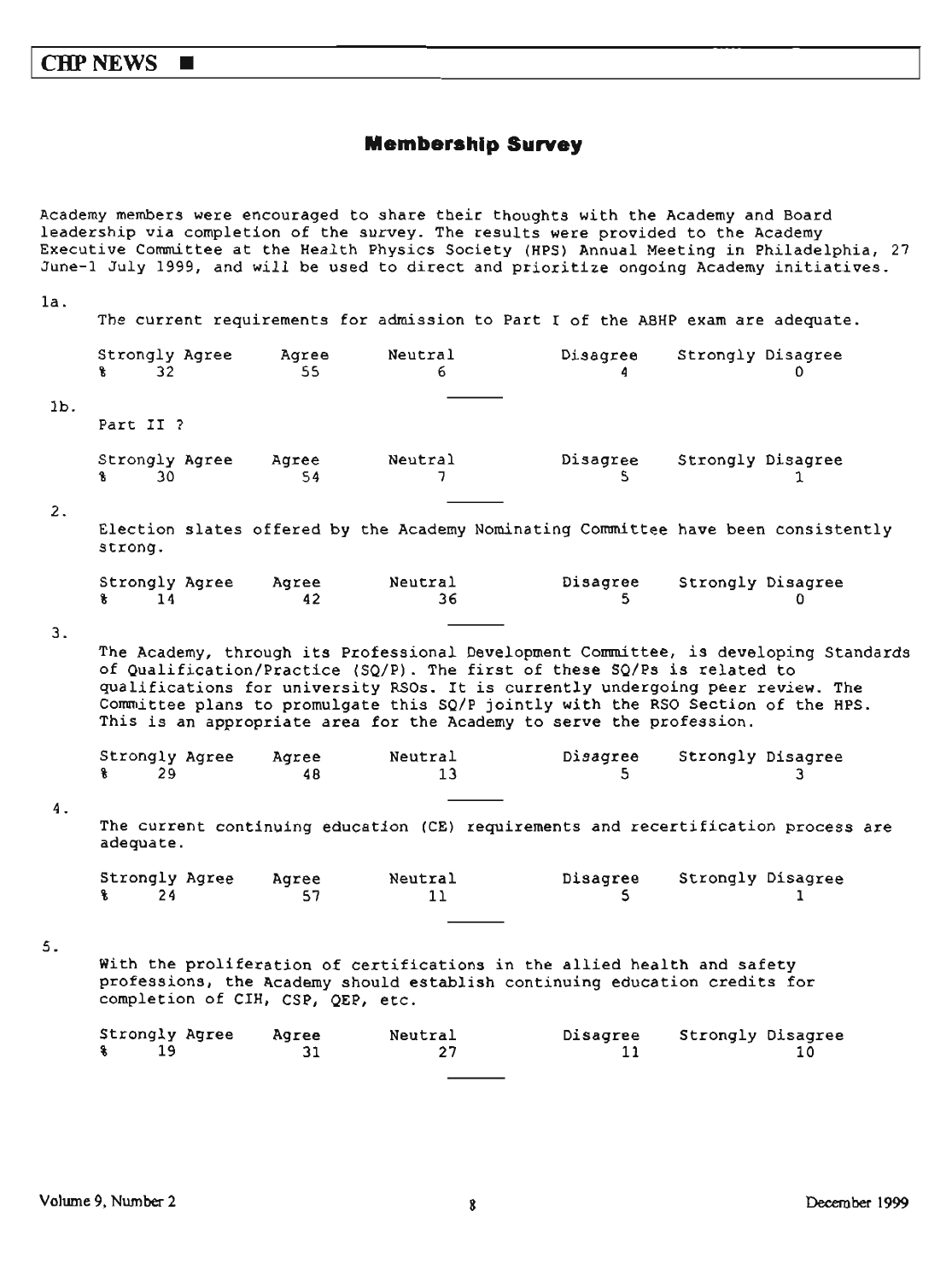**6 The Academy should establish CECs for compleUon of** CIH, **CSP, QEP, etc,** 



#### 6.

Mutually supportive relationships should be pursued with those certifying agencies in allied safety professions, and other forms of reciprocity should be pursued in the continuing education/re-certification area.

|           | Strongly Agree<br>Ŷ.<br>28        |                        | Agree<br>41 | Neutral<br>14                                                                                                                                                           | Disagree<br>11 | Strongly Disagree |    |
|-----------|-----------------------------------|------------------------|-------------|-------------------------------------------------------------------------------------------------------------------------------------------------------------------------|----------------|-------------------|----|
| 7.        | opportunities.                    |                        |             | Academy-sponsored opportunities for the membership to obtain continuing education<br>credits should be expanded to include more independent study and distance learning |                |                   |    |
|           | Strongly Agree<br>27<br>¥         |                        | Agree<br>36 | Neutral<br>21                                                                                                                                                           | Disagree<br>11 | Strongly Disagree |    |
| <b>B.</b> |                                   | possible random audit. |             | CHPs should be required to maintain records of participation in CE activities for                                                                                       |                |                   |    |
|           | Strongly Agree<br>$\bullet$<br>16 |                        | Agree<br>26 | Neutral<br>25                                                                                                                                                           | Disagree<br>21 | Strongly Disagree | 10 |
| 9.        |                                   |                        |             | I have heard enough about licensure initiatives in my state to be concerned about                                                                                       |                |                   |    |
|           |                                   |                        |             | eventual impact on my practice of HP. The AAHP should give high priority to the<br>areas of title protection and recognition of ABHP certification.                     |                |                   |    |
|           | Strongly Agree<br>48<br>℁         |                        | Agree<br>28 | Neutral<br>19                                                                                                                                                           | Disagree<br>3  | Strongly Disagree |    |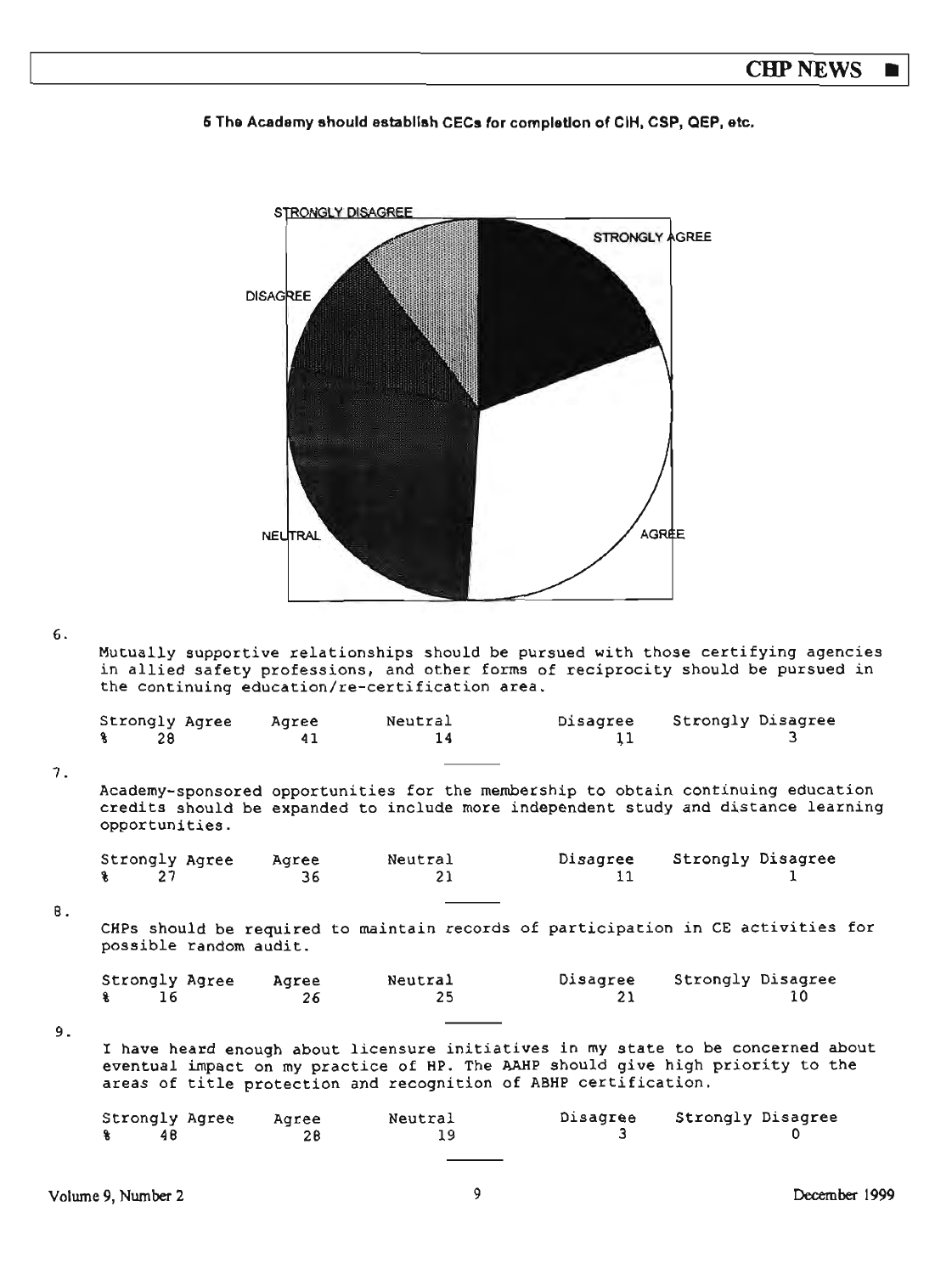# **CHPNEWS** ■

| 10. |                                          |       |                                                            |                |                                                                                      |  |
|-----|------------------------------------------|-------|------------------------------------------------------------|----------------|--------------------------------------------------------------------------------------|--|
|     |                                          |       | who have made significant contributions to the profession. |                | The Academy should establish a Fellows program or other means to recognize persons   |  |
|     | Strongly Agree                           | Agree | Neutral                                                    | Disagree<br>10 | Strongly Disagree                                                                    |  |
|     | $\frac{9}{2}$ 14                         | 40    | 30                                                         |                |                                                                                      |  |
| 11. |                                          |       |                                                            |                |                                                                                      |  |
|     | adequate and meets my needs as a member. |       |                                                            |                | With the development of the AAHP web page, the information flow to the membership is |  |
|     | Strongly Agree                           | Aqree | Neutral                                                    |                | Disagree Strongly Disagree                                                           |  |
|     | 9<br>ዬ                                   | 55    | 27                                                         | 6              |                                                                                      |  |
| 12. |                                          |       |                                                            |                |                                                                                      |  |
|     |                                          |       | addition to the program and should be continued.           |                | The special Academy technical sessions at the HPS annual meetings are a valuable     |  |
|     | Strongly Agree                           | Agree | Neutral                                                    | Disagree       | Strongly Disagree                                                                    |  |
|     | 28<br>S.                                 | 42    | 25                                                         | з              |                                                                                      |  |

**8 CHPa should be subject to\_ random audit of CEC records.** 

 $\ddot{\phantom{0}}$